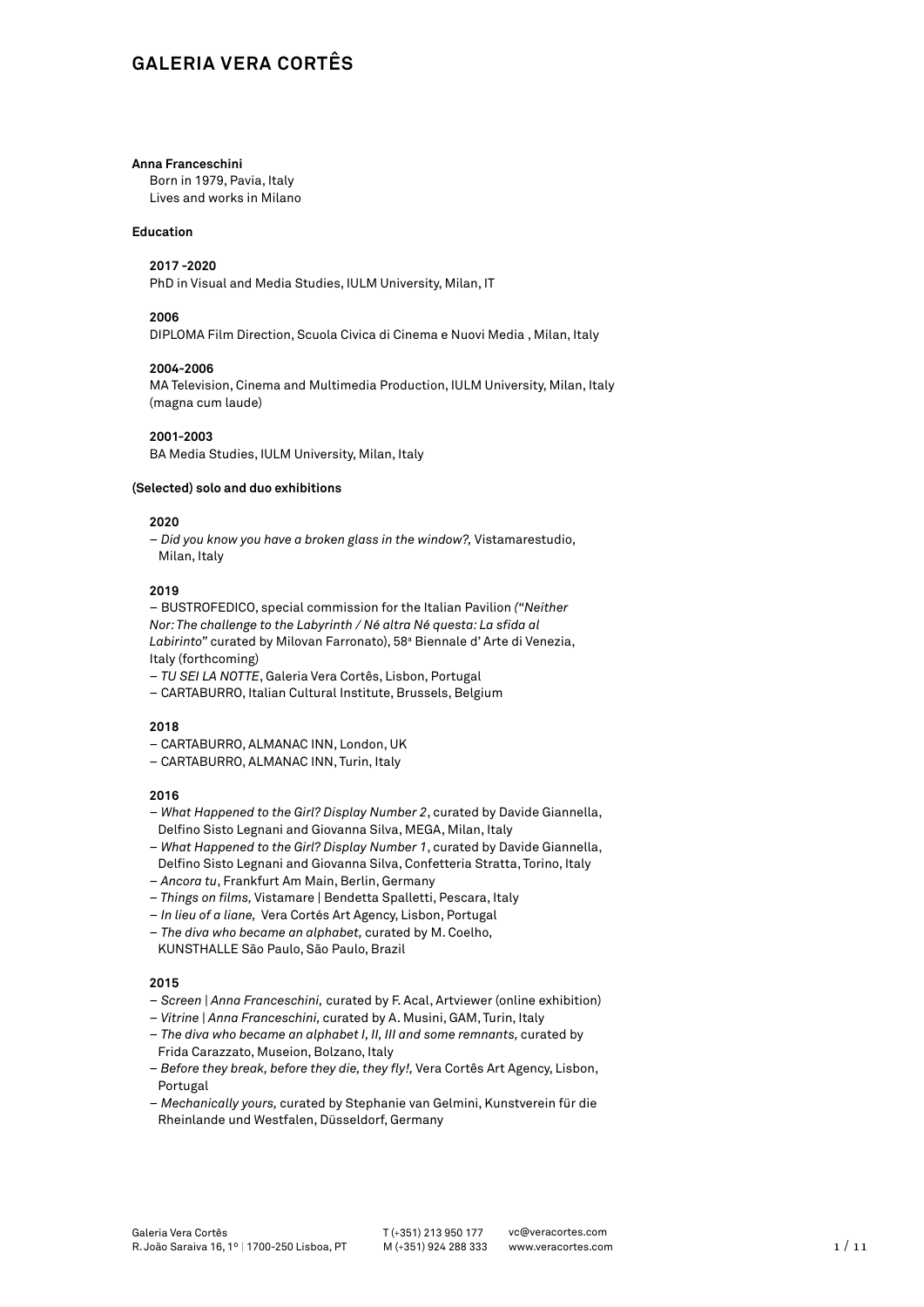- – *Lezioni di Italiano,* Fiorucci Art Trust, London, U.K.
- – *Laws of attraction,* Spike Island, Bristol, U.K.
- *L'anno venturo alla citta´di cosa*, Gasconade Guest, Ansedonia, Italy
- Open sudio, MACRO Museum, Rome, Italy
- – *The diva who became and alphabet,* Elisa Platteau Gallery, Bruxelles, Belgium
- *Before they break, before they die,* Vistamare / Benedetta Spalletti, Pescara, Italy

# **2013**

- *Facing Mercurio,* Rebecca Digne / Anna Franceschini, Jeanine Hofland Contemporary Art, Amsterdam, Netherlands
- *Splendid is the light in the city of night,* curated by A. Viliani, Istituto Italiano di Cultura, Paris, France (c)
- *Es ist verdammt heiss hier,* curated by M. Farronato, Fondazione Bevilaqua La Masa, Venezia, Italy
- *For in and out, above, about, below, 'Tis nothing but a magic shado-show' act II,* The Italian Academy/Columbia University, New York, USA
- – *Equinox. Almost a tryptic,* curated by C. Vecchiarelli, The Emily Harvey Foundation, New York

#### **2012**

- *The stuffed shirt,* Peep-Hole, Milano, Italy
- *Halation,* curated by C. Fitzpatrick, Objectif Exhibitions, Antwerp, Belgium
- *Subjective projections / Anna Franceschini,* curated by A. Rabottini,
- Bielefelder Kunstverein, Bielefeld, Germany

## **2011**

- – *Let´s fuuuuck! I´ll fuck anything that mooooves!,* curated by M. Farronato, Volcano Extravaganza, Stromboli, Italy
- – *To know a thing you must call it by its name,* curated by A. Salvadori, Castello Malaspina, Fosdinovo, Italy
- – *Thea Djordjatze: Quite speech in wide circulation /// Screening room: Anna Franceschini,* curated by Wim Walpurt, Kiosk Gallery, Ghent, Belgium

#### **(Selected) group exhibitions**

# **2022**

– *Le Voci della Sera,* Vistamare, Milan, IT

# **2021**

– Lo schermo dell'arte | 8th edition, Teatrino di Palazzo Grassi, Venice, Italy

# **2020**

– Quadriennale d'arte 2020 FUORI, curated by Sarah Cosulich and Stefano Collicelli Cagol, Palazzo delle Esposizioni, Rome, Italy

- REAL\_ITALY, MAXXI Rome, Italy
- *Nuovo Cinema Galleria*, curated by Orsola Vannocci Bonsi, Galeria Vera Cortês, Lisbon, Portugal

– *An exhibition with works by Athos Bulcão, Marcos Castro, Anna Franceschini, Ni Haifeng, Nicolás Lamas, Praneet Soi, Adriana Varejão, Ana Vaz, Bouke de Vries, Raed Yassin, Karlos Gil & Belén Zahera, Anna Franceschini,* curated by Sofía Hernández Chong Cuy and Bernardo José de Souza, Witte de With Center for Contemporary Art, Rotterdam, Netherlands

#### **2019**

– *HAVOC AND ALLURE OR ETERNAL RETURN,* curated by B. De Souza and B. Mosqueira, Solar dos Abacaxis, Rio de Janeiro, Brazil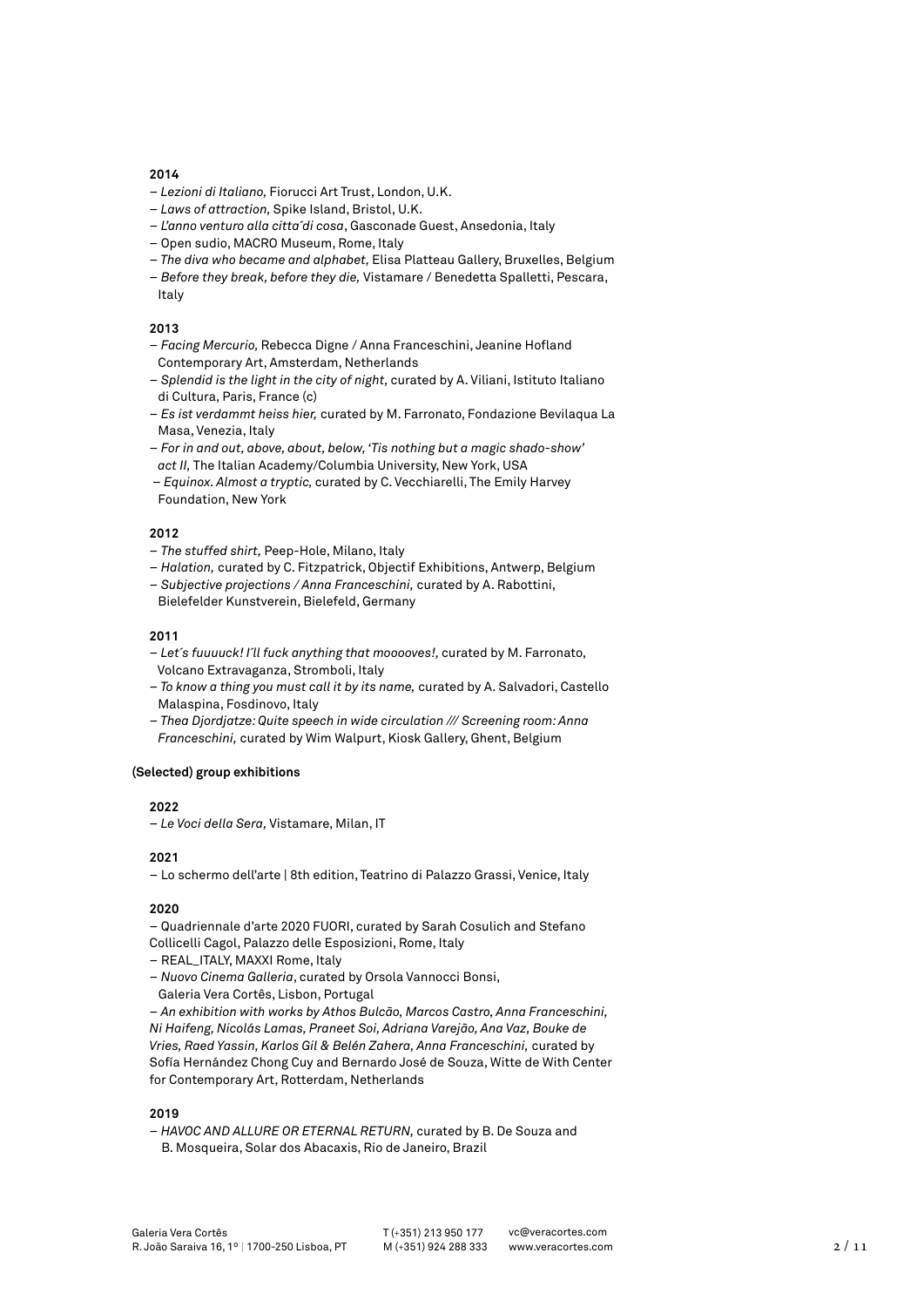– *PTE061 Premio Termoli,* curated by Attilia Fattori Franchini, MACTE Museo d'Arte Contemporanea Termoli, Italy

- *Volcano Extravaganza 2018. Total Anastrophes.* Curated by Milovan Farronato and Runa Islam. A project by Fiorucci Art Trust. Stromboli, Italy
- – *Untitled (How Does It Feel).* WALK&TALK Azores. Curated by Luis Silva and João Mourão. SolMar Center Avenida Center, Ponta Delgada, Azores, Portugal
- *Les pratiques solitaries,* curated by Francesco Garutti with the editorial coordination of Giovanna Silva, THEVIEW Studio, Sant'Ilario, Genova, Italy
- *Lia Pasqualino Noto*, Casa Studio, Palermo, Italy
- *The Mega View*, MEGA, Palermo, Italy

# **2017**

- *Smoke and Mirrors*, curated by João Laia, D.A.M.A., Palazzo Saluzzo Paesana, Turin, Italy
- *Deposito D'Arte Italiana Presente*, curated by Ilaria Bonacossa and Vittoria Martini, Artissima, Lingotto, Turin, Italy
- *Transparent World,* group show curated by Anita, Art Verona, Italy
- *La Ballade des Pendus,* curated by Giovanni de Franscesco, PLASMA Plastic – Modern Art, Milano, Italy
- – *Vivemos na melhor cidade da América do Sul*, curated by Bernardo José de – Souza and Victor Gorgulho, Fundação Iberê Camarago, Porto Alegre, Brazil
- *Live End Dream No*, curated by Eva Fabbris, Galerie Steinek, Vienna, Austria
- *Unanimous Night*, curated by Bernardo José de Souza, CAC Vilnius, Lithuania – *Performing objects*, curated by Caterina Avataneo, screening night,
- performance and conversation, Kunstraum, London, UK
- *Depois do fim,* curated by Bernardo de Souza, Fundação Iberê Camargo, – Porto Alegre, Brazil
- *Si Sedes Non is,* curated by Milovan Farronato, The Breeder, Athens, Greece
- *Cinque Mostre 2017 Vision(s)*, cur. by Ilaria Gianni, American Academy in Rome, Italy

# **2016**

- –*16ª Quadriennale d'Arte,* Palazzo delle Esposizioni, Roma, Italy
- – *Magicians' Right Hand,* curated by Markéta Stará Condeixa, FUTURA, – Prague, Czech Republic
- *Umwelt Inversion,* Galerie Conrad, Hamburg, Germany
- – *... ma l´amor mio non muore. Opere dalla Collezione Ettore Alloggia,* Casa Museo Ivan Bruschi, Arezzo, Italy
- *I would prefer not to,* curated by S. Ciglia and L. Lonardelli, Quadriennale, Roma, Italy
- *Group show,* curated by Markéta Stara Condeixa, FUTURA, Prague, Czech Republic
- *TBA,* curated by T. Jeppe, Conradi Galerie, Hamburg, Germany (forthcoming)
- *TBA,* curated by P. Herkenoff , MAR, Rio de Janeiro, Brazil (forthcoming)
- – *Unanime noite,* curated by Bernardo Jose de Souza, Bolsa de Arte, São Paulo, Brazil
- You must trust us, curated by Bernardo Jose de Souza, Galeria Cavalo, Rio de Janeiro, Brazil
- *Il futuro era bellissimo per noi,* Cité Internationale des Arts, Paris, France
- *Art situations II, Spain / Italy Episode 2-3,* curated by Vicente Todoli, Maria deCorral, Lorena Martinez de Corral, Ilaria Gianni, MACRO, Roma, Italy, Matadero, Madrid, Spain

- *Art situations II Episode 1,* Vila Croce, Genova, Italy
- *Screen Series | Displaced Agency,* curated by Xanthe Dobbie & Annabelle Lacroix, BLINDSIDE, Melbourne, Australia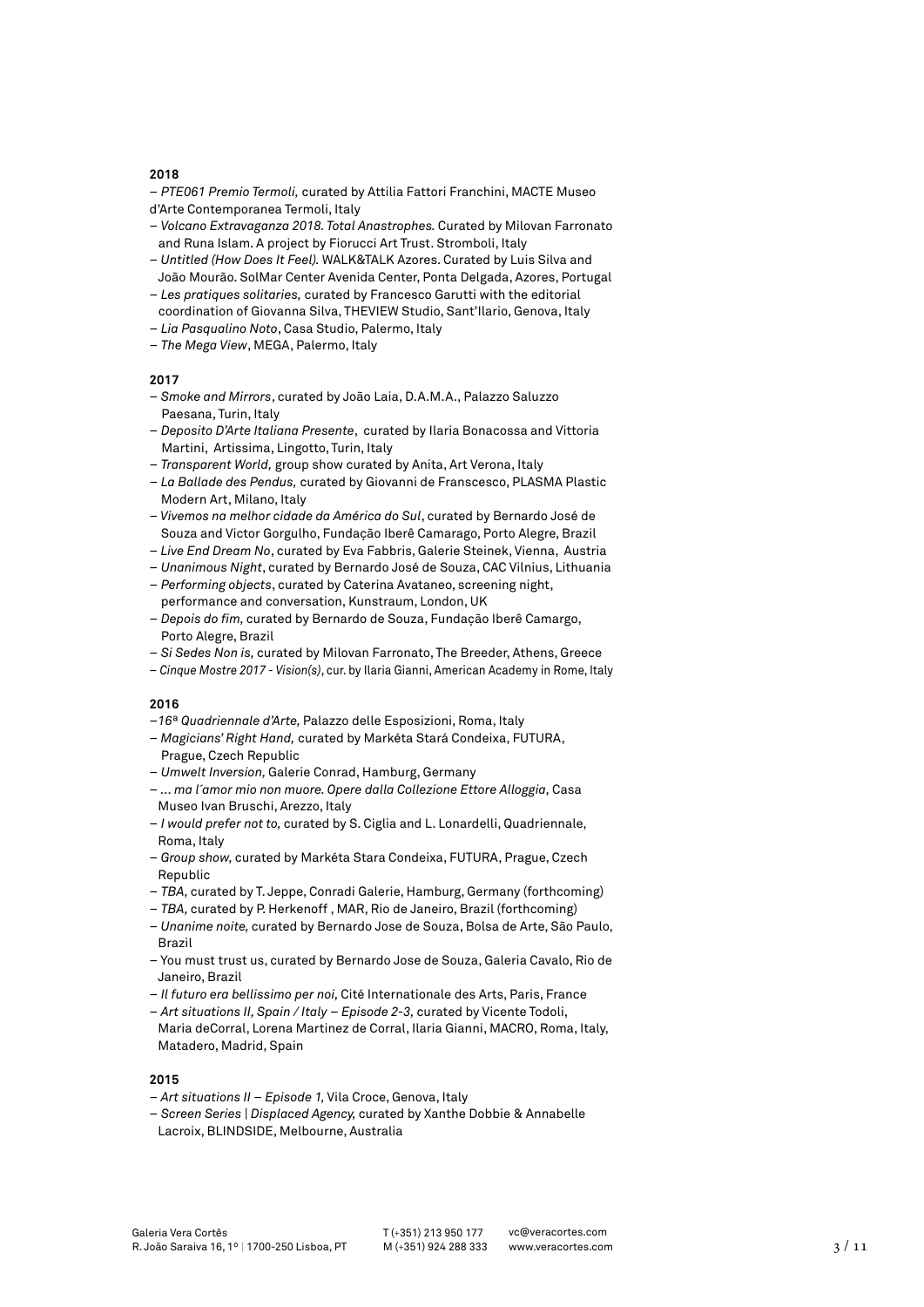- *Videogiochi\_Gran Milano,* curated by Milovan Farronato, Mons 2015 European Capital of Culture, Mons, Belgium
- *Milk Revolution, a group show compiled by CURA,* curated by I. Marotta and A. Baccin - American Academy in Rome, Rome, Italy
- *Collectionner les presents,* Les Abbatoirs, Toulouse, France

- *Pre Post Alphabet,* curated by E. Fabbris and G. del Vecchio Museo Nitsch Napoli, Italy
- – *Glitch. Interferenze tra arte e cinema in Italia,* curated by D. Giannella PAC | Padiglione Arte Contemporanea, Milan, Italy
- – *Wild Things,* curated by João Laia, The Green Parrot, Barcelona, Spain
- – *Score,* curated by S. Brill and A. Cestelli Guidi, MARCO, Vigo, Spain
- *Dreams that money can´t buy,* an exhibition by Cura, MAXXI, Rome, Italy
- *Enchanted: the poetics of wonder,* curated by I. Gianni, FuriniArteContemporanea, Arezzo, Italy
- – *Non potendomi arrampicare sulle nuvole, presi per le colline,* curated by E. Fabbris, various locations, Valdagno, Italy
- *Indiemovintimage,* curated by João Laia, MNAC Museu do Chiado, Lisbon, PT (c)
- *To continue. Notes towards a sculpture cycle. Second chapter: vision,* curated by I. Gianni, Nomas Foundation, Rome, Italy

# **2013**

- *One thousand four hundred and sixty,* Peep-Hole, Milan, Italy
- *One day the day will come when the day will not come,* curated by M. Farronato, Futura, Prague (c)
- *Het plateau effect,* curated by E. Carels, The Zebrastraat, Gent, Belgium
- *Non E' un paese per vecchi?,* curated by A. Croci and F. Florian, Palazzo Ducale, Genoa, Italy (c)
- *The perfect marble face,* curated by J. Ots, Elisa Platteau Gallery, Brussels, Belgium
- *Green flower street,* curated by A.R. Paris, Tatiana Kourochkina Gallery, Istanbul, Turkey
- *The world has already been filmed. Not it is time to transform it,* curated by M.R. Sossai, Istituto Italiano di cultura, Istanbul, Turkey
- *It is a place of force,* curated by L. Alavanou, Remap4, Athens, Greece
- *Chinese Whispers,* curated by A. Baccin, L. Francesconi, I. Gianni, I. Marotta, C. Paissan, cura.basement, Rome, Italy
- *The 338 hours Cineclub,* curated by R. Doubal, A. Steadman, E. Vincent, Fondazione Sandretto Re Rebaudengo, Turin, Italy (c)
- *Traces of life,* curated by A. Roger-Paris, Wentrup Gallery, Berlin, Germany
- *Extra large, works from the Italian main collections,* MACRO Testaccio, Rome, Italy
- *"Wanna be a masterpiece",* curated by I. Marotta, ISCP Gallery, New York, USA

# **2012**

- *The flying carpets,* curated by Philippe-Alain Michaud, Villa Medici, Rome, Italy / Les Abbatoirs, Toulouse, France (c)
- *Notturno,* curated by P. Caravati, Unosolo Project Space, Milan, Italy
- – *Carta bianca,* curated by C. Guida, Museo d'arte contemporanea Villa Croce, Genova, Italy
- *The eleventh hour,* curated by M. Novotny, Futura, Prague, Czech Republic
- *A text is a thing,* curated by A. Rabottini and V. de Bellis, VISTAMARE, Pescara, Italy

- – *I numeri primi,* curated by A. Bruciati, ArtVerona, Verona, Italy (c)
- – *Ariane the rothschild prize,* curated by L. Barreca and M. Smarrelli, Palazzo Reale, Milan, Italy (c)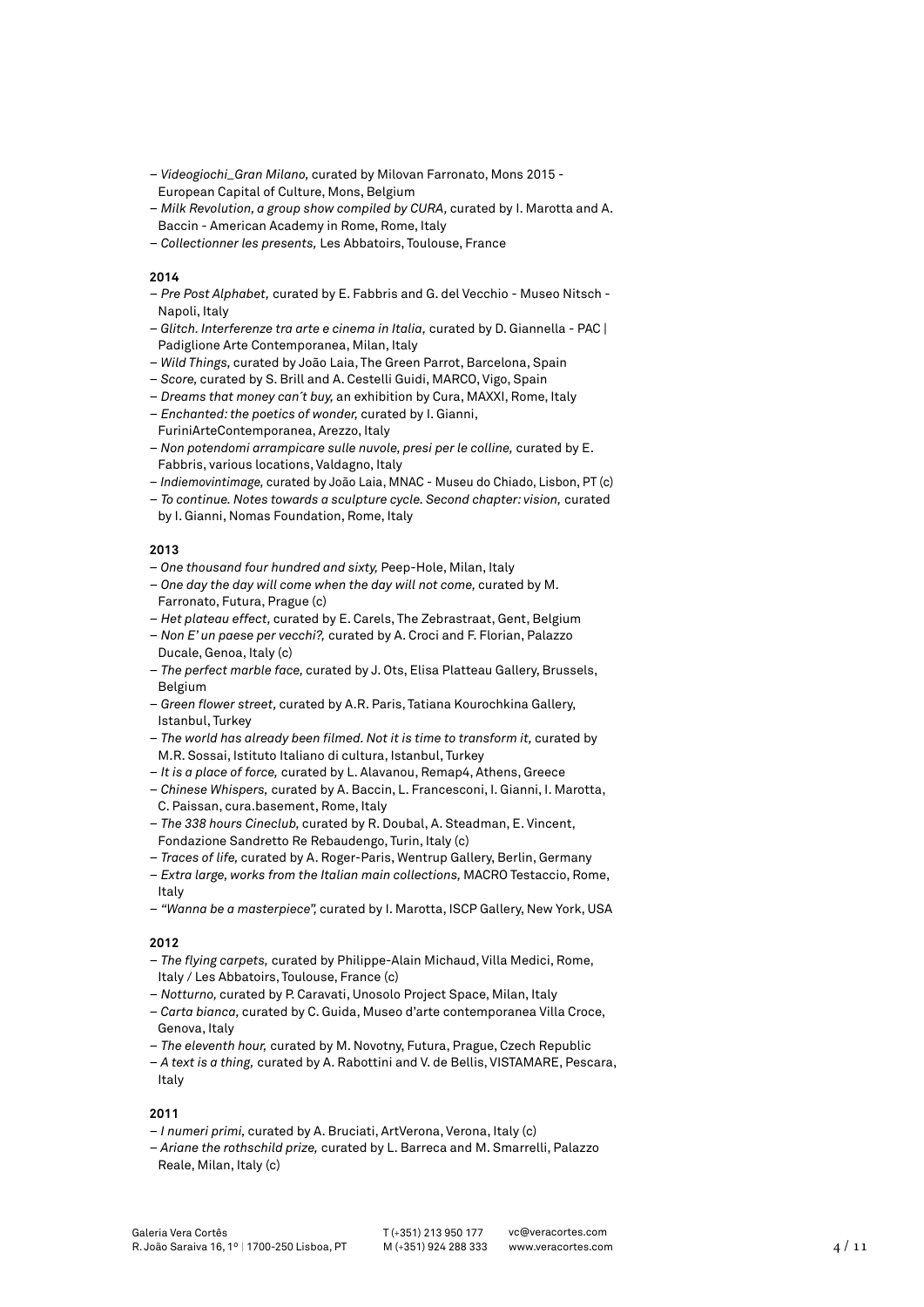- – *Videoreport\_Italia 2008-09,* curated by A.Bruciati, GC.AC, Monfalcone, Italy (c)
- Rijksakademie Open Studio, Amsterdam, Netherlands (c)
- *Don´t look now Non voltarti adesso,* curated by Milovan Farronato,

Ca'Pesaro, Venezia, Italy (c)

#### **(Selected) Film/video screenings**

## **2022**

– WHAT TIME IS LOVE?, FIFA Festival – Montreal, Canada

#### **2018**

- TFF/ Torino Film Festival, Italia Corti Competition, Turin, Italy (c)
- Tenderflix 2018. Future responsabilities, curated by Tenderpixel, BFI Southbank, London, UK

– WHAT TIME IS LOVE?, Hamburg International Short Film Festival, Hamburg, Germany

# **2017**

- KINODOT. Official Competition, St. Petersburg, Russia (c)
- International Women Festival. Panorama section, Dortmund, Koln, Germany (c)
- *Patafísica Italiana*, Festa do Cinema Italiano, Lisbon, Portugal (c)
- IFFR, International Film Festival Rotterdam, Rotterdam, Netherlands (c)
- Vilnius Film Festival / KINOPAVASARIS, Short Competition Vilnius, Lithuania (c)
- FIAC Hors les murs | Cinéphémére, curated by Marie Canet, Paris, France

#### **2016**

– Night Tales screening program, Nuit Blanche Monaco, Cinéma des Beaux-Arts, Monaco

#### **2015**

- CINE LAGE, curated by J.Laia, EAV Parque Lage, Rio de Janeiro, Brazil
- SCREEN | ANNA FRANCESCHINI, ArtViewer (web)
- OUTDOOR\_I, curated by J. Laia, WARM, São Paulo, Brazil

## **2014**

- Fuoriformato, curated by T. isabella, Filmmaker Festival, Milan, Italy (c)
- Factional tales. A new generation, curated by M. Angelotti | Careof DOCVA
- VIDEOEX, Zurich, Switzerland (c)

#### **2013**

- Carte blanche a La Rijksakademie, Centre Pompidou, Paris, France
- Lo schermo dell´arte | Villa Romana, Florence, Italy (c)
- Courtisane Festival 2013, Gent, Belgium (c)
- IFFR, International Film Festival Rotterdam, Rotterdam, Netherlands

- On words and other gestures, curated by C. Vecchiarelli, Emily Harvey Foundation, New York, USA
- Filmmaker Festival (official trailer of the Festival), Milan, Italy (c)
- Milano Film Festival, program curated by D. Giannella, Milan, Italy (c)
- Room 19, The dommering collection at the Gemeentemuseum Den Haag, Anna Franceschini, The player may not change his position,
- Gemeentemuseum, The Hague , Netherlands
- Wijzullen Doorgan, de kunst van het ouder worden, curated by E.Vossen, Het DolHuys, Haarlem, Netherlands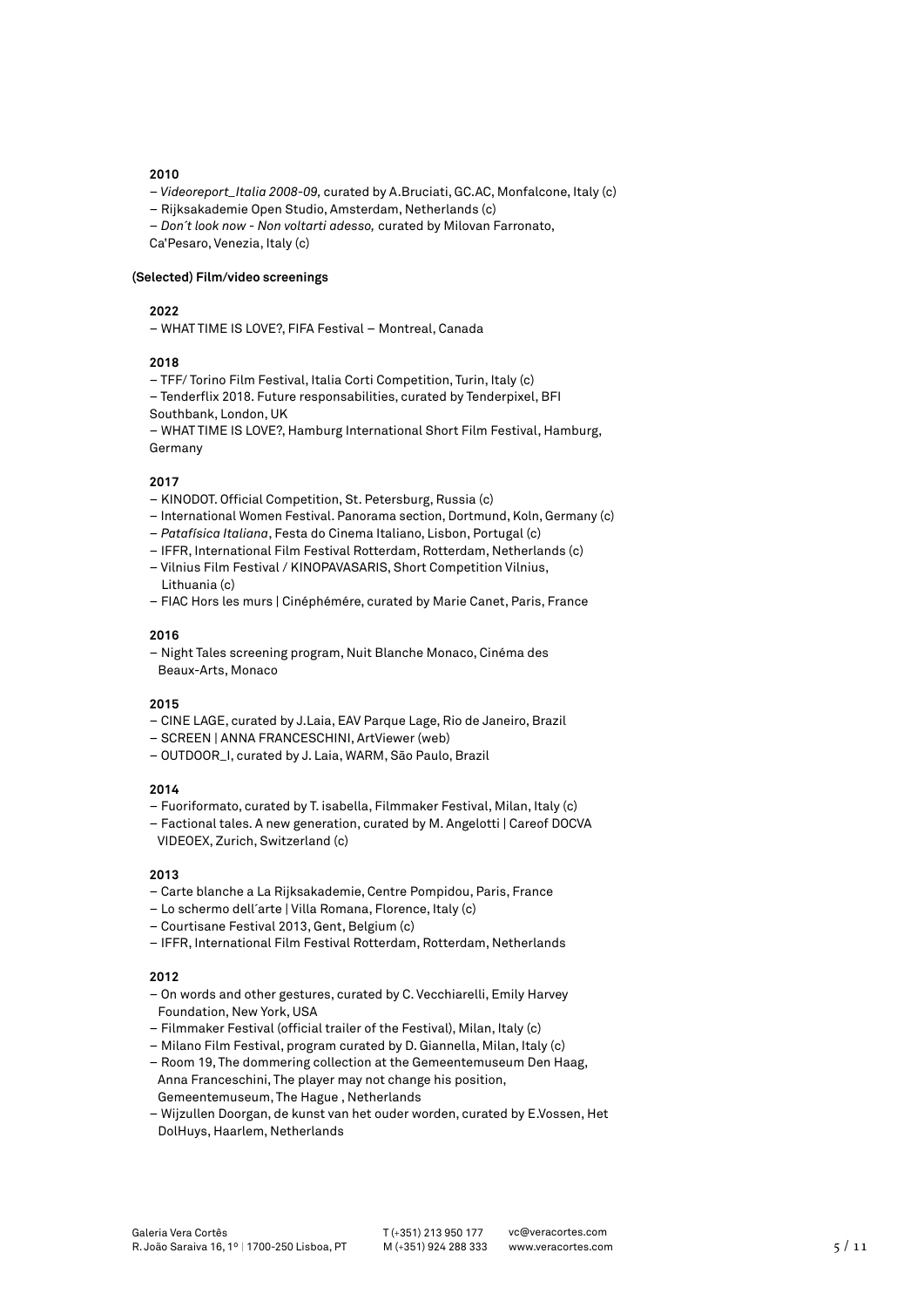- Remix /music in video, curated by M. Tampon, Lajarriette, Usine Kugler, Geneva, Switzerland
- Io non ho mani che mi accarezzino il volto, by A. Bruciati, WHITE.FISH.TANK,< Ancona – Italy (c)

#### **2010**

- Filmmaker Doc 15, Milan, Italy (c)
- IDFA // Docs for sale, Amsterdam, Netherlands (c)
- AKV ST. Joost, screening curated by Camiel van Winkel, Breda, Netherlands
- Cairo Video Festival, curated by Medrar for Contemporary Art Goethe
- Institut, Townhouse, Cairo, Egypt – She Devil 4, invited by Simona Brunetti, Studio Miscetti, Rome, Italy

# **2009**

- Truth or consequences Film Festival, T or C, New Mexico, USA
- Annecy Cinema Italien,Annecy, France (c)
- Filmmaker Doc 14, Milan, Italy (c)
- Euganea Film Festival, Colli Euganei, Italy (c)
- Il Cinema Italiano visto da Milano, Milan, Italy (c)
- Wild side, Esterni, Milan, Italy (c)
- Sguardi Altrove, Milan, Italy (c)

# **2008**

- 60° Locarno Film Festival, Locarno, Switzerland (c)
- Festival de Cine Italiano, Madrid, Spain (c)
- TFF/Torino Film Festival, Turim, Italy (c)
- 7th European Film Meetings, Vannes, France (c)
- World one minutes exhibitions, Beijing, China // Brussels, Belgium // Lisbon, Portugal (c)

#### **2007**

- Days of Italian Cinema in St. Petersburg, St.Peterburg, Russia
- Bellaria Film Festival, Bellaria, Italy (c)
- LUFF, Lausanne, Switzerland (c)
- CINEMI, Milan, Italy
- Filmmakerdoc 12/ Paesaggi Umani, Milan, Italy (c)
- Panoramica Cannes, Locarno, Venezia, Milan, Italy (c)

### **2006**

- Potenza International Film Festival, Potenza, Italy (c)
- Videominuto XIV, Museo d'Arte Contemporanea Pecci, Prato, Italy (c)
- Backstage Film Festival, Cesena, Italy (c)

# **2004**

– Infinity Festival, Alba, Italy (c)

(c) denotes that a catalogue or a publication was published in conjunction with the festival.

#### **(Selected) performances, live cinema and ephemeral displays**

#### **2022**

– Mototeatro, Istituto Svizzero, Milan

- DISCOLITE N.3, curated by J. Laia, Dama, Turin, Italy
- DISCOLITE N.2, curated by C. Avataneo, KUNSTRAUM, London, UK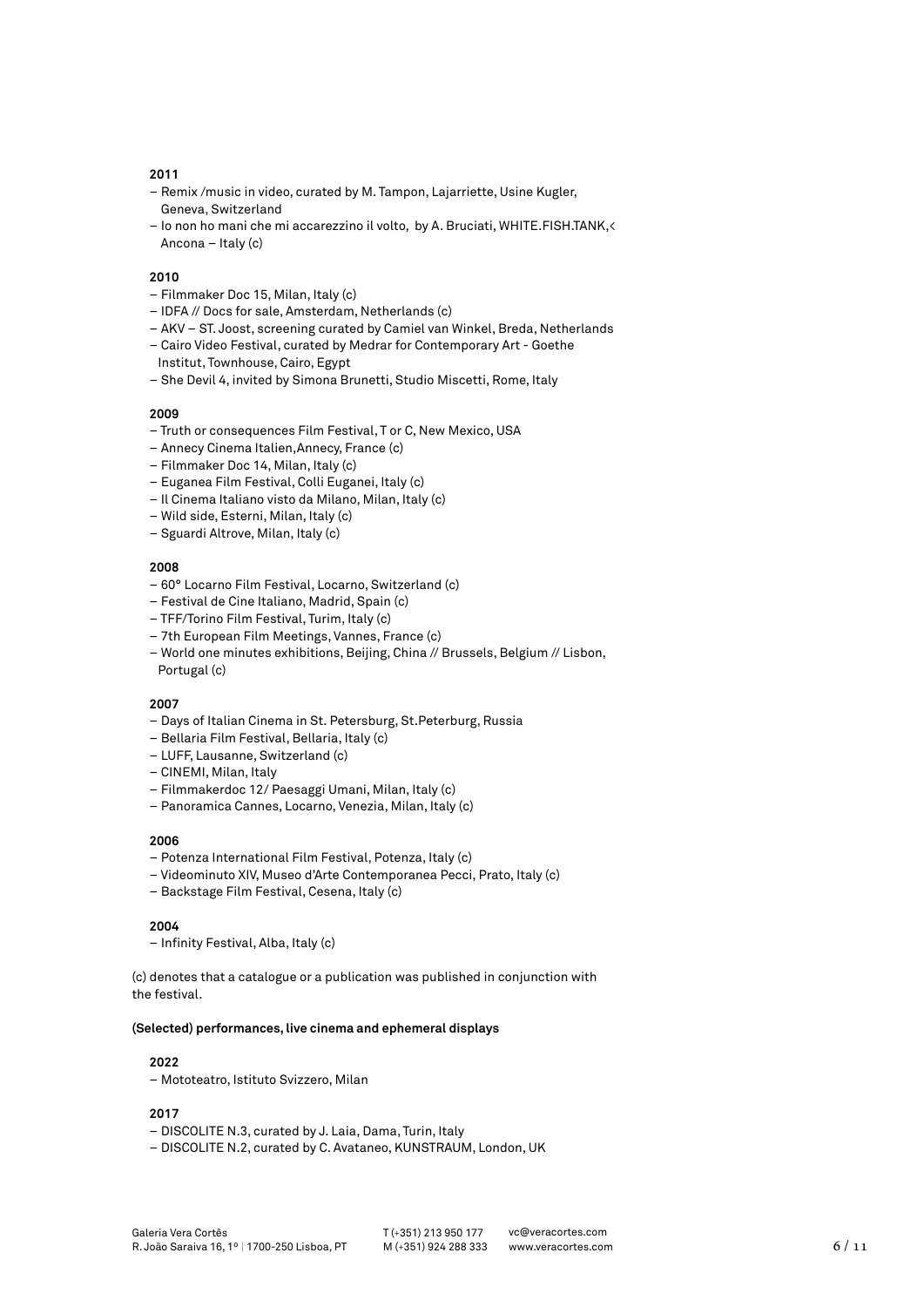– DISCOLITE N.1, curated by M. Angelotti, Ex Guarmet, Milano, Italy

- SPLENDORE, with D. Marcon, curated by M. Angelotti, Care/Of, Milano, Italy
- VIDEOGIOCHI GRAN MILANO, curated by M. Farronato, Mons, Belgium

#### **2014**

– VIDEOGIOCHI (MEDITERRANEA), curated by M. Farronato, Fiorucci Art Trust, London, UK

– VIDEOGIOCHI – video performance with D. Marcon and F. Chiari, cura basement, Roma, Italy

# **(Selected) talks, presentations and curating**

#### **2019**

– Lecture, Film Forum Gorizia, Universita' degli Studi di Udine e Gorizia, Gorizia, Italy – DEL MOSTRARE CONTEMPORANEO. IL DISPLAY TRA CONTINUITA' E FRATTURE NEL SISTEMA MUSEALE, with Laura Cherubini, Cristiano Raimondi, Italo Rota, ARTEFIERA, Bologna, Italy

# **2017**

– FlashArt 50, symposium curated by M. D'Aurizio, Museo della Scienza e della Tecnica, Milano, Italy

– LA CURA DELLA MEMORIA, conversation with Alice Cati and Paola Valenti, Universita' di Pavia, Italy

# **2015**

– Conversation with Giuliana Bruno and Annalisa Angelini - TODOMODO - Florence, Italy

– Lecture - DOMUS ACADEMY - Milan, Italy

– Lecture - NABA - Milan, Italy

– Artist talk, Kunstverein, Duesseldorf, Germany

#### **2014**

- Artist talk, Arnolfini, Bristol, UK
- 2014 ongoing, SELADOR, live and streaming events, various locations + web
- AGOSTO TUTTI PARTONO, curatorial project with D. Marcon for A\*T\*P\* diary, web
- L'ANNO VENTURO ALLA CITTA' DI COSA, event in collaboration with M. Nasini,
- curated by M. D'Aurizio, GASCONADE GUEST, Ansedonia, Italy

– Cinema e similpelle, seminar, La Fabbrica del Vapore, Milan, Italy

# **2012**

Images Moving Images, a video art and open talks programme, curated by A. Franceschini (Dina Danish, Rebecca Digne, Anna Franceschini, Jean-Baptiste Maitre, Diego Marcon)

# **2011**

Anna Franceschini, workshop with MA students, Università IULM, Milan, Italy

#### **2010**

The Rijksakademie in Cairo, Townhouse, Cairo, Egypt

### **2008**

RING! VII Festival Della Critica Cinematografica, Alessandria, Italy

# **(Selected) articles, reviews, catalogues**

# **2020**

VETRINOLOGY, special project for the cover of Flash Art Italy, March-April 2020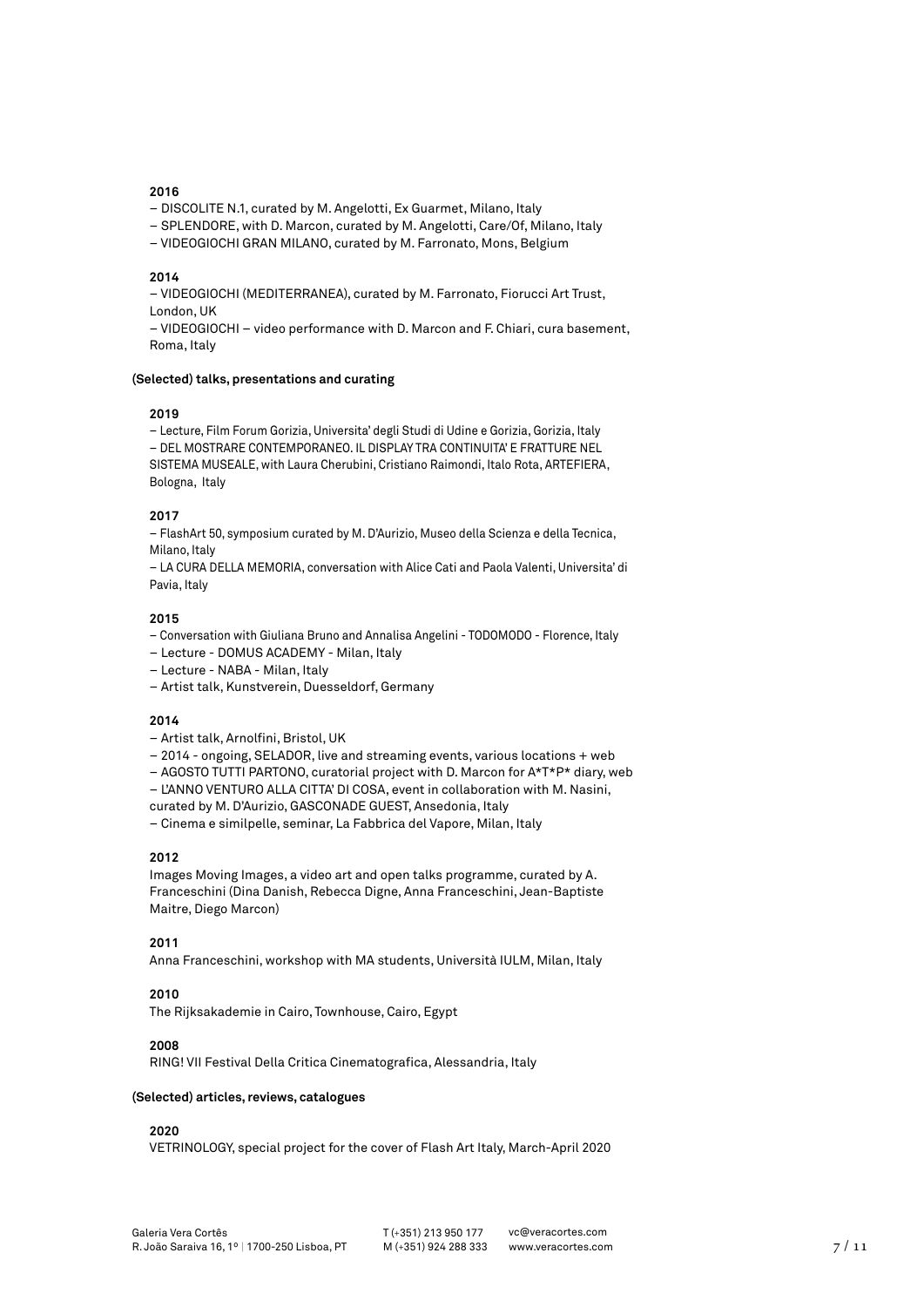– Daniela Bigi, "What Anna does not tell us / Quello che Anna non ci dice", Arteecritica, Issue 93, Spring 2019

– Michele D'Aurizio, " Anna Franceschini CARTABURRO at ALMANAC Projects, London", Mousse Issue 66 and web, Winter 2018-19

– Nathalie Agostini "The storm we call progress. In conversation with Anna Franceschini", Anniversary Magazine, web

– Izabella Scott, "Anna Franceschini's Animation of Carlo Mollino's Erotic Archive", Frieze, Issue 202 and web, April 2019

# **2018**

Vincenzo di Rosa, " Anna Franceschini A lmanac Torino", (review), Flashart (web), 14 December

# **2017**

Gökcan Demirkazik, "Si sedes non is", Artforum International, print and web, November 2017

# **2016**

A nna Franceschini "What Happened to the Girl? Display Number 2" at MEGA, Milan, mousseblog

# **2015**

- Tattoli, Federica The artist interview, Anna Franceschini Fruit of the Forest (web), October
- Mottin, Matteo THE DIVA WHO BECAME AN ALPHABET A\*T\*P\* diary (web), 1 October
- Abiti schermo che proiettano film. Protagonista: un carattere tipografico La Lettura | Corriere della Sera (magazine), 27 September
- Redha, Amadeus Interview with artist and filmmaker Anna Franceschini Rooms (web), 11 June
- Anna Franceschini at Kunstverein Düsseldorf Contemporary Art Daily (web), 17 April
- Bordignon, Elena Interview with Anna Franceschini and Stephanie von Gelmini - A\*T\*P\* diary (web), 12 April

# **2014**

- Simone Rebora, Ironia del cinema. Anna Franceschini a Bristol, Artribune on line, February 8th
- Anna Franceschini "Laws of Attraction" at Spike Island, Bristol Mousse magazine blog (web), November, 7th
- Mike Watson, Enchanted: the poetics of wonder, Art Review, September
- Dario Pappalardo, Dal MACRO al MAXXI tra sperimentazioni e progetti low cost, La Repubblica, 17 agosto 2014
- Valentina Guttuso, Anna Franceschini. Macchina Cuore Polmoni, Juliet Artmagazine, n. 168, June
- Matteo Mottin, Aritst's Diary | Anna Franceschini ni MACRO, A\*T\*P\* diary (web) June 2014
- Davide Giannella, Anna Franceschini, FlashArt italia, n. 316, May June 2014

- Arjan Reinders, Rebecca digne en Anna Franceschini: facing Mercurio, kunstbeeld reviews (web), September 2013
- Simone Rebora, La materia surriscaldata di Anna Franceschini, Artribune (web), April 2013
- Daniela Bigi, Anna Franceschini alla Fondazione Bevilacqua La Masa, Arte e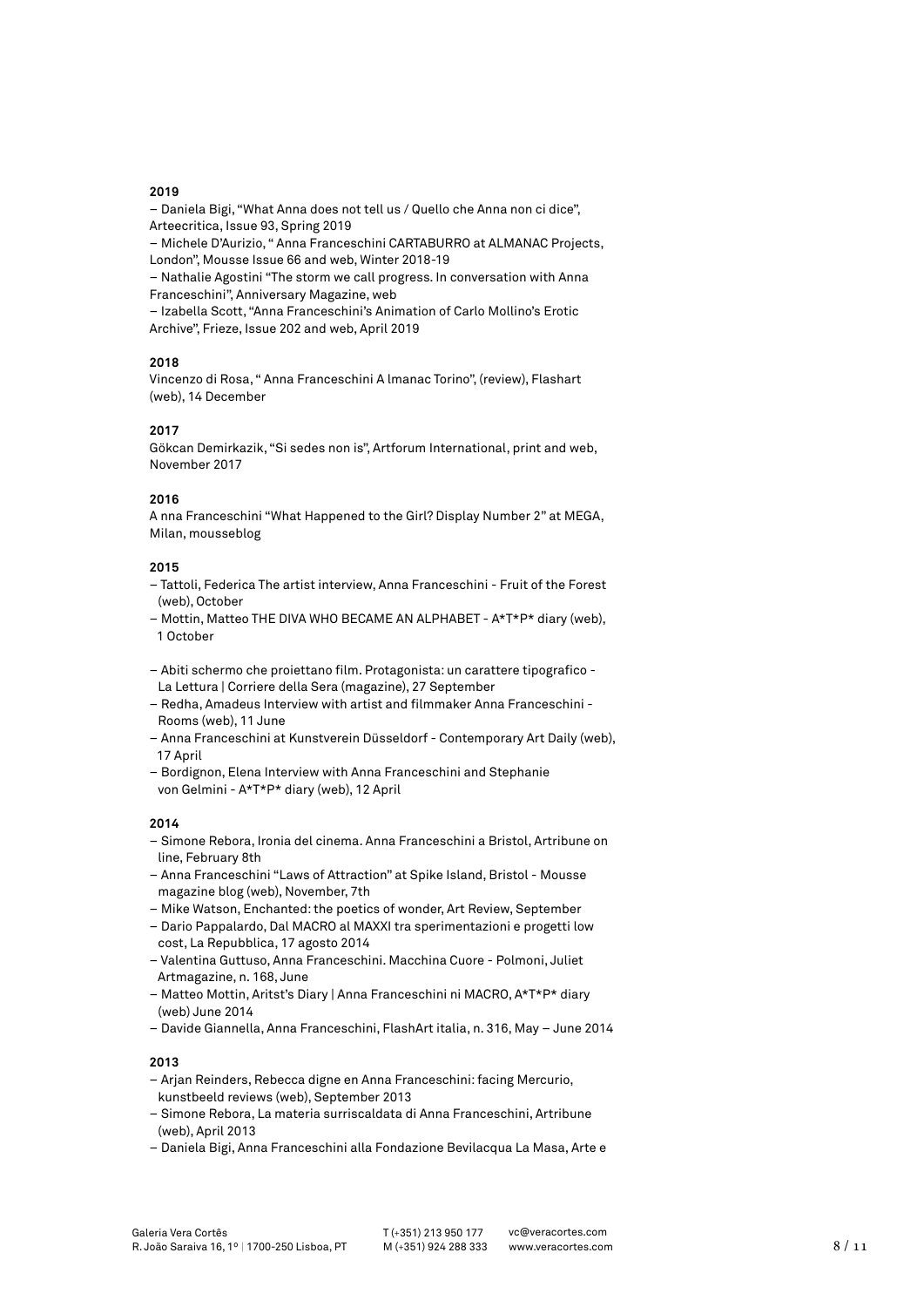critica, n. 73, 2013

- Elena Bordignon, Anna Franceschini a New York, A\*T\*P\* Diary (web), February 2013
- Alessandra Pioselli, Danilo Correale and Anna Franceschini, Artforum / critics' picks (web) October 2013

## **2012**

- Daniela Voso, Anna Franceschini. Di luoghi di cose / On places and things, Arte e Critica, n. 70, 2012
- Elena Bordignon, The Siberian girl / Anna Franceschini, A\*T\*P\* Diary (web), June 2012
- Sguardo Contemporaneo, Le regole del gioco di Anna Franceschini, paesesera.it, (web), June 2012
- Ilaria Gianni, Possibilities and fantasies of the forgotten and fetish object. In conversation with Anna Franceschini, cura magazine, Issue09, SS 2012

### **2010**

- Ilaria Gianni, Anna Franceschini, Videoreport\_Italia 2008\_09, catalogue 2010
- Milovan Farronato, Say hello, wave goodbye, FlashArt Italia n. 282, April 2010

#### **2009**

- Sabien Teulings, Rijksakademieopen 2009: Anna Franceschini, Tubelight, November 2009
- Alessandra Mallamo, Metamorfosi in "polistirene", Cineforum n. 489, Nov.09
- Francesca di Nardo, Residenze per artisti, FlashArt Italia, n. 272, August September 2009
- Giancarlo Grossini, Anna Franceschini racconta Casa Verdi, Corriere della Sera, February 2009

#### **2008**

– Luca Malavasi, Italiana.doc, Cineforum N. 481, January 2008

#### **2007**

- Daniela Persico, La sfida di Locarno, Mediando tra ricerca e piazza, Cineforum n.468, October 2007
- Documenti e documentari, Internazionale, June 2007
- Mario Serenellini, La carica dei milanesi protagonisti a Locarno, la Repubblica, July 2007
- Luca Mosso, Locarno: sfida tra i nuovi talenti, la Repubblica, July 2007
- Luca Mosso, Locarno: Masbedo e Franceschini al Festival, La Repubblica, July 2007
- Cristina Piccino, Filmmaker, laboratorio per um cinema di frontiera, Il Manifesto, November 2007

### **Publications and editorial projects**

- CARTABURRO, catalogue, graphic design in collaboration with Friends make books, Turin, Italy (forthcoming)
- VERAMON artist book, produced by The view, Genoa, IT (fortcoming)
- ECCO I NEGOZI!, column for Flashart on line (Italia), 2017
- ARTIST'S THINGS, curated by F. Garutti, Icon Design, n. 17, September 2017
- OBJECT D'ORNEMENT, artist set decoration, L'Officiel, n.21, September 2017
- WHAT HAPPENED TO THE GIRL?, exhibition booklet (limited edition), 2017
- PANORAMA, curated by Zoe de Luca with Mattia Cappelletti and Ingrid
- Melano, 400 copies, Milano 2016
- TERRAZZA / Artisti, Storie, Luoghi in Italia negli anni zero, L. Barreca, A. Lissoni, L. Lo pinto, C. Paissan, Marsilio Editore, Venezia 2014
- Facing Mercurio, Anna Franceschini / Rebecca Digne, artist book, 5 uniques,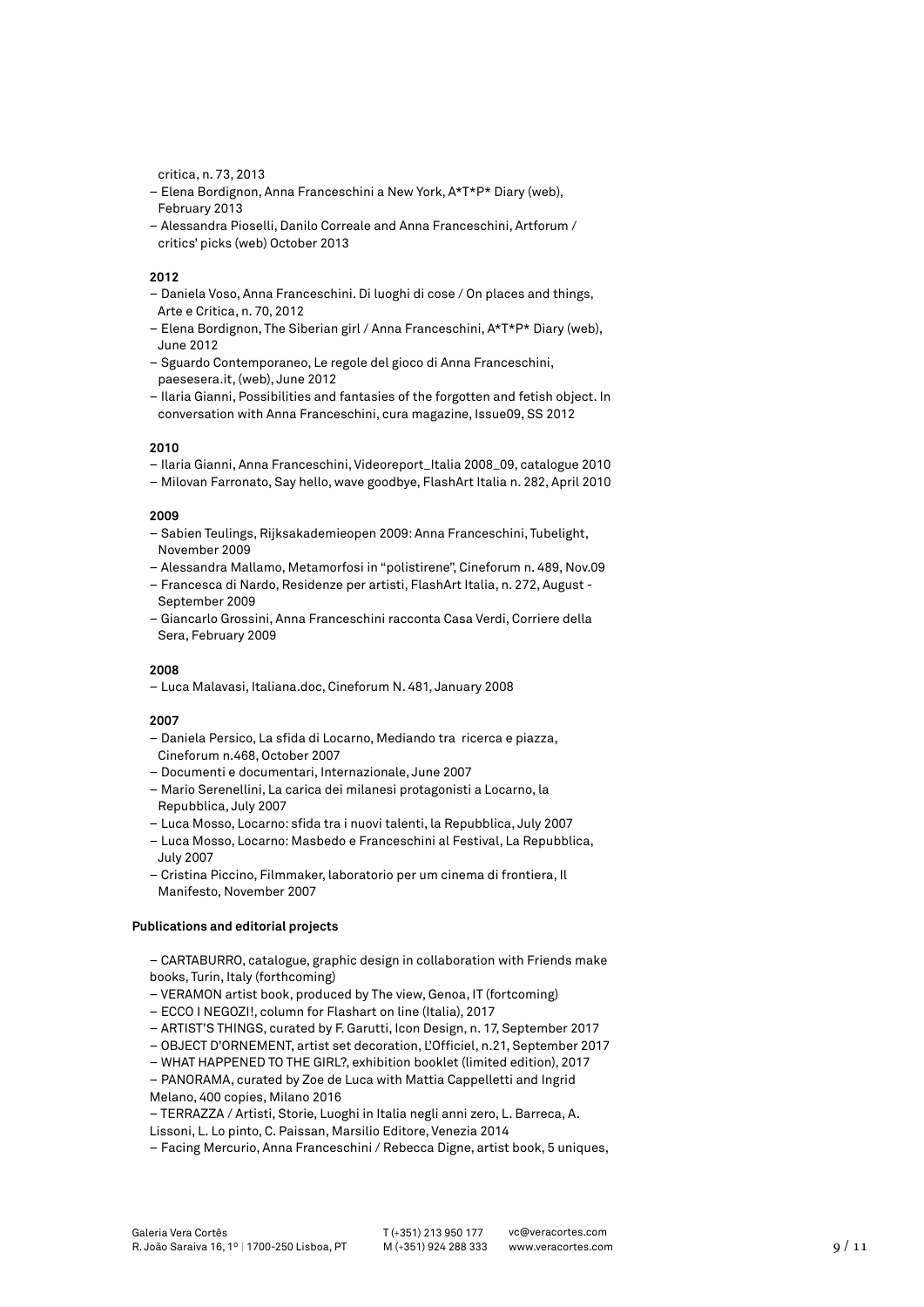produced by Jeanine Hofland Contemporary Art, Amsterdam 2013

– ROCK - PAPER - SCISSORS, exhibition catalogue, texts by A. Franceschini, T. Isabella, M. Smarrelli, designed by T. Garner, Milano 2012

– New Italian Art. L'arte contemporanea delle ultime generazioni, Ludovico Pratesi, Castelvecchi Editore, Roma 2012

– SENTIMENTAL STORIES, collaboration with Vela Arbutina for GIRLS LIKE US magazine Rolling Stone. Dolce Vita in Stromboli, curated by M. Farronato, Ed. Salerno, Roma 2011

# **Workshops**

# **2007**

Cinema and contemporary visual arts/2, V Magis Gradisca International Film Studies Spring School, promoted by Università degli Studi di Udine and Université Paris III - Sorbonne Nouvelle

#### **2006**

– Biography and autobiography in documentary, VII Film Summer School, coordinate by Prof. Francesco Casetti, organized by Università della Svizzera Italiana and Locarno International Film Festival

– Hell seen closely, film directing workshop with Ulrich Seidl, curated by Associazione Filmmaker in collaboration with Austrian Foreign Office in Milan

# **2005**

The effort of good and evil, film directing workshop with Jean-Pierre and Luc Dardenne, curated by Associazione Filmmaker, in collaboration with Belgian Consulate in Milan

#### **Residencies**

#### **2019**

La Società delle Api, Grasse, France

#### **2018**

The View, Sant' Ilario, Genova, Italy

# **2015**

– PIVÔ Research Program, São Paulo, Brazil

– FAAP, São Paulo, Brazil

– Instituto Inclusartiz, Rio De Janeiro, Brazil

**2014**

MACRO Museum, Roma, Italy

# **2013**

- Istituto Italiano di Cultura di Parigi, Paris, France
- ISCP, New York, USA

# **2011**

- VIR / Viafarini In Residence, Milano, Italy
- Kusthuis Syb, Beetsterzwaag, Netherlands
- Castello Malaspina, Fosdinovo, Italy

# **2009-2010**

Rijksakademie van Beeldende Kunsten, Amsterdam, Netherlands